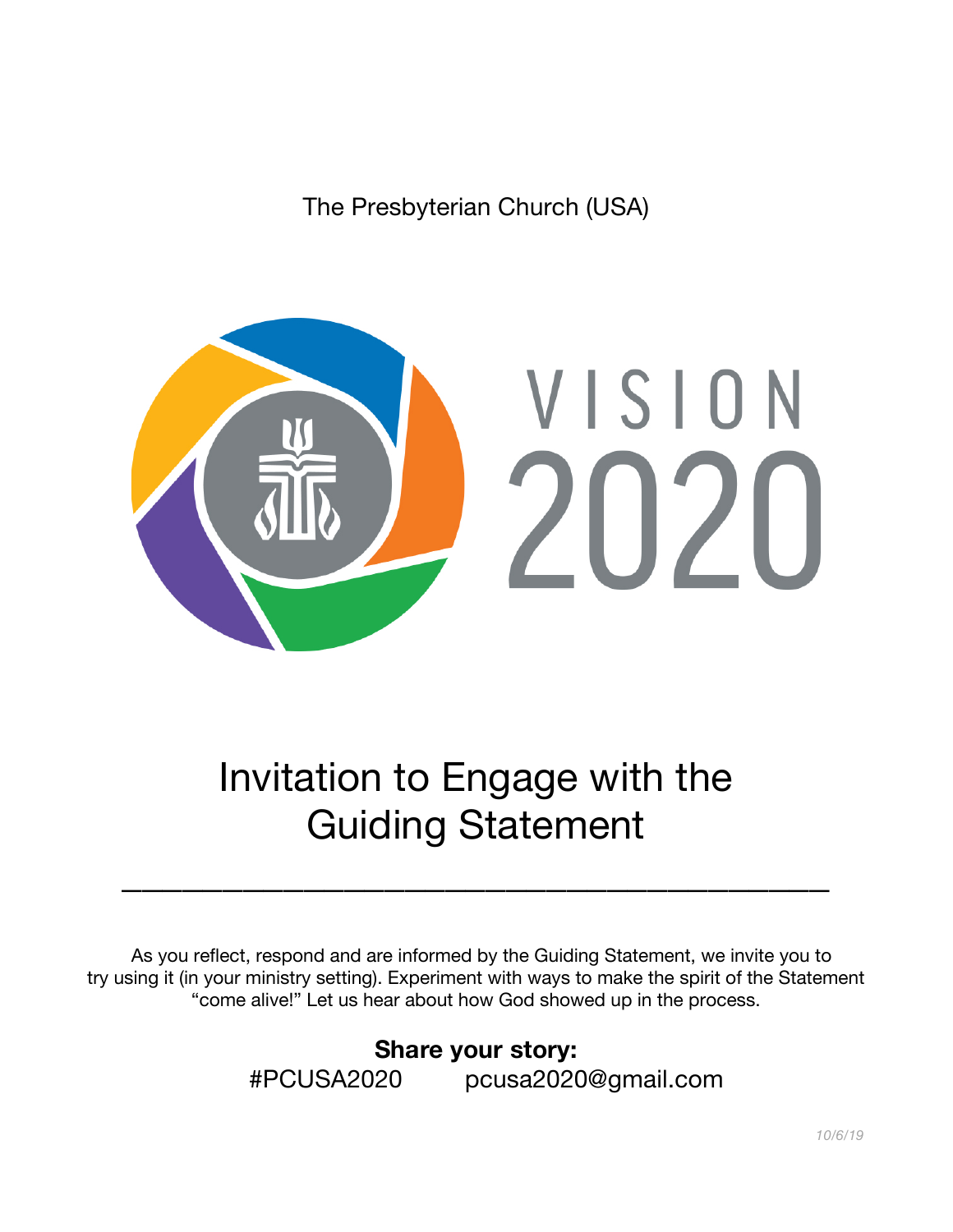### **Invitation to Engage with the Guiding Statement** (PCUSA)

### **Introduction**

### **What is Vision 2020?**

- The Assembly Committee on the Way Forward recommended to the 222nd General Assembly (2016) that the Co-Moderators name a "2020 Vision Team" of fifteen people **to develop a GUIDING STATEMENT for the denomination and make a plan for its implementation with all deliberate speed.** The process of developing such a guiding statement will help us to name and claim our denominational identity as we seek to follow the Spirit into the future.
- Using scripture passages for our opening exercises, the 2020 Vision team held listening sessions with presbyteries, congregations, synod leaders, groups at the Big Tent, the Association of Presbyterian Christian Educators, Seminaries, and with Campus Ministries over a period of fourteen months.
- Some of the questions used in listening sessions are listed below. They are in this exercise as a way to invite you (your group) into vision work. Take a minute to complete.
	- o Who are we? What makes us unique as \_\_\_\_\_\_\_\_\_\_\_\_\_\_\_\_\_\_\_\_\_\_[Presbyterians]? (your church/organization/ministry)
	- o What breaks God's heart in our (your) community?
	- o Where do you encounter God's joy, love and grace in our (your) community?
	- o How is **Example 20** Fine Presbyterian Church (USA)] relevant? (your church/organization/ministry)
	- $\circ$  What do we,  $\circ$  or the PCUSA need to let go of? (your church/organization/ministry)
	- o What do we,  $\blacksquare$  or the PCUSA need to hold on to? (your church/organization/ministry)
	- o Who or what is missing "at the table" as we ask ourselves these questions?

### **Opening: Engaging the Word<sup>1</sup>**

As indicated above, each time the Vision 2020 Team met, we began by centering in scripture. You are invited to choose either passage (see attached):

o Habakkuk: 1:1 – 2:3 *(with specific attention to verses 2: 2 – 3)*

o Luke 10: 1-11

- Ask someone to read it out loud while you or the group just listens.
- Ask someone to read the passage a second time.

 <sup>1</sup> Other texts to engage: Matthew 25, 1 Sam. 3, Proverbs 19:21, Matt. 26: 1-13. If using w/ group, divide into groups & assign each a text. This exercise is an adaptation of Lectio Divina.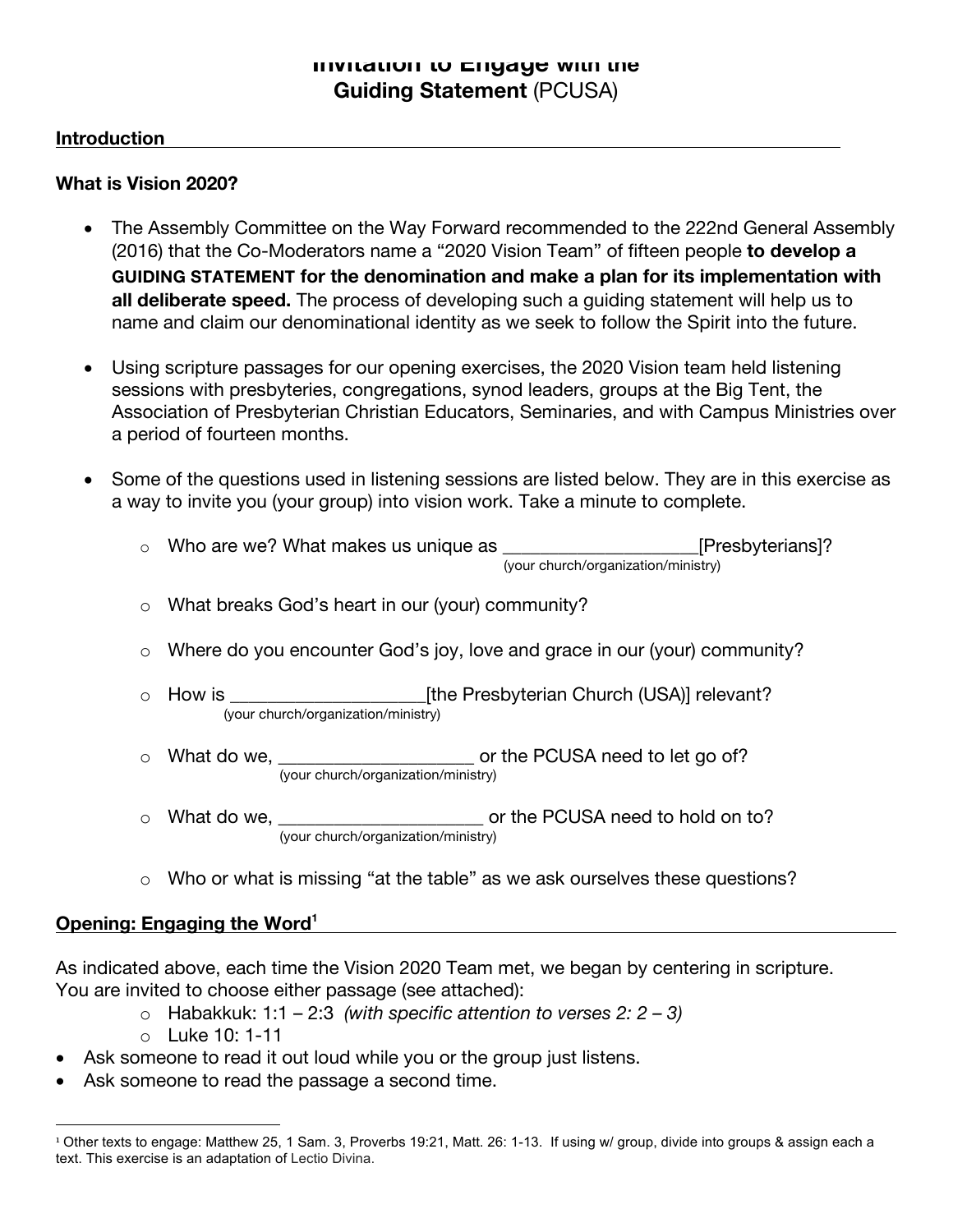- During the second reading2 , grab pencil or pen. As you listen to the passage the second time: o Listen for God's action or voice.
	- o Look for words or phrases that "pop-out." Make note by underlining, circling or drawing.
	- o Make note of questions and the way this reading informs your understanding of God.
	- o How does this passage enlighten your understanding of God's Vision?

## **Engaging the Guiding Statement** (attached)

- With a copy of the Guiding Statement in front of you, read<sup>3</sup> it out loud.
- Pause, take some time to look at each section.
	- o Look for words or phrases that "pop-out." Make note by underlining, circling or drawing within that section. 4
	- o Listen for God's action or voice.
	- $\circ$  How does this vision invite \_\_\_\_\_\_\_\_\_ to participate in God's grace-filled community<sup>5</sup>?<br>(you, your church/organization/ministry)
	- o Make note of questions and the way this reading informs your understanding of God.
	- o How does engaging with the Guiding Statement inform your understanding of \_\_\_\_\_\_\_\_\_\_\_\_\_\_\_\_\_\_\_\_\_ (or) the PCUSA's Vision? (your church/organization/ministry)

### **Closing** (two options)

1. **Musical Reflection:** If available, listen to Tracy Keenan's song, *This is Who we Are*.

### 2. **Vision 2020 Guiding Statement Prayer**

- We **pray** the Holy Spirit continues moving in life-affirming and healing ways.
- We pray we have the **courage** to speak, to engage, to hear, and to follow.
- We pray that we can be **united** in our diversity that we can find our commonality in our core the risen Christ, who alone redeems the world!
- We pray that we will **serve** boldly and in a way, that heals the wounds of the world and ushers in "Thy Kingdom, Thy Kindom Come."
- We pray that we would be **alive** with vivaciousness and a strength that is birthed only through knowing that death will never have the final say, that death becomes a necessary new birth for all who follow Christ.
- We pray that God, who alone breathes life, and makes hearts soft would speak with clarity

<sup>&</sup>lt;sup>2</sup> If more than one person in the room, invite another voice to read the second time through.

<sup>3</sup> If more than one person in the room, invite different voices to read each section.

<sup>4</sup> Digging Deeper: What biblical narrative(s) come up in your mind as you listen to the guiding statement? Where or How does the Guiding Statement confront or convict you?

<sup>5</sup> Digging Deeper: A Matthew 25 Church - pcusa.org/matthew25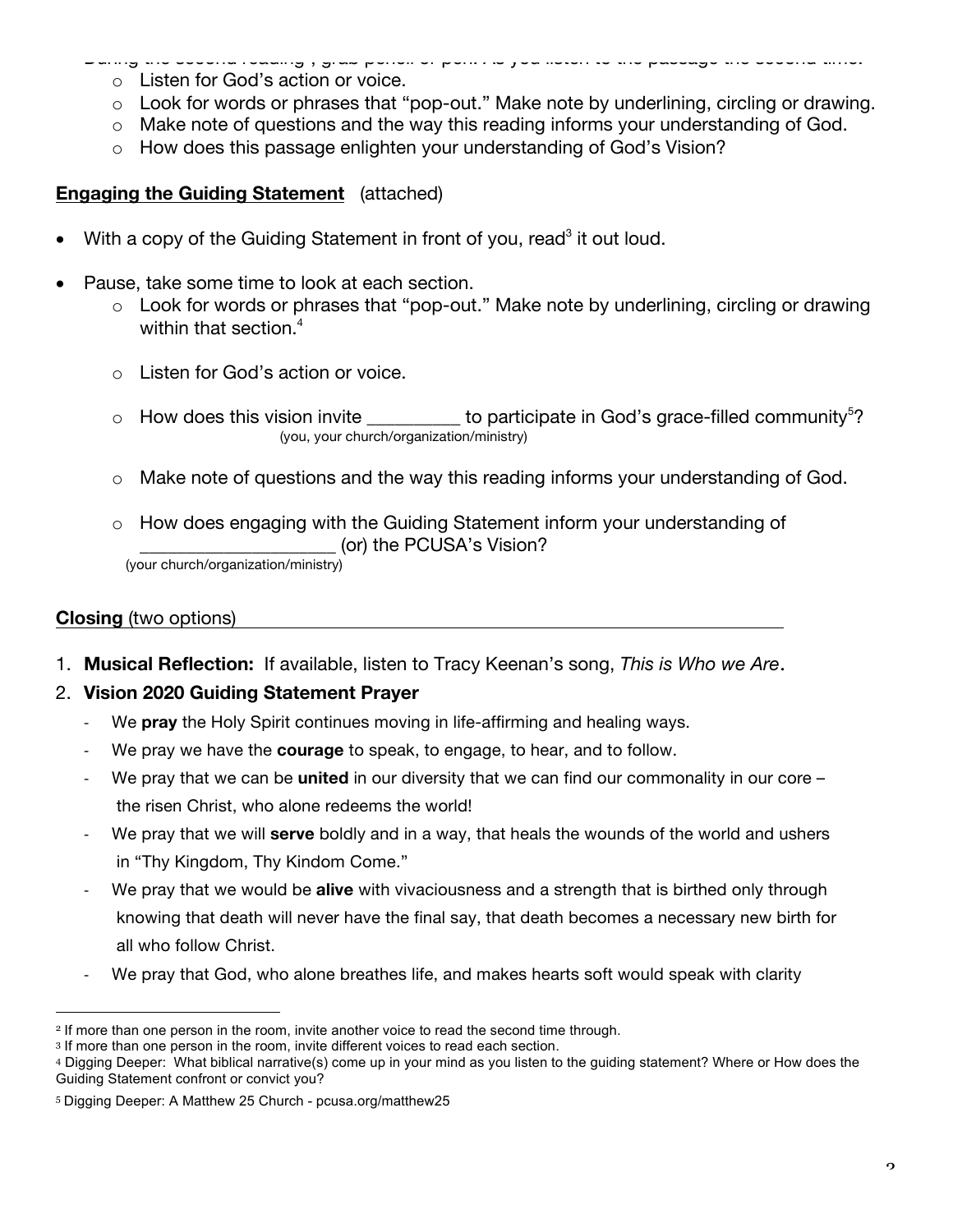through the Holy Spirit to each who are gathered and to the fullness of the church not present (today) allowing these simple (and simply challenging) words to become the guiding statement of what it means for us to be faithful people of God, faithful followers of Christ, and faithful to the voice of the Holy Spirit who dwells within, allowing us to indeed live into the fullness of what it means to be part of the Presbyterian Church (USA) **Prayerful, Courageous, United, Serving, Alive! 6**

### **Further notes about the 2020 Vision Team's Process\_\_\_\_\_\_\_\_\_\_\_\_\_\_\_\_\_\_\_\_\_\_\_\_\_\_\_\_\_\_\_\_\_\_\_\_\_\_**

- After listening sessions across the country (2017), the team met for three face-to-face gatherings to assimilate information, pray and listen for God's guidance and direction.
- The team was acutely aware of the time constraints and the deadline of producing information for the 2018 General Assembly. They recognized that the challenge was similar in many ways to what congregations, presbyteries, synods, GA committees, school boards, non-profit leaders, and a variety of other groups face during their own vision process.
- The words from Habakkuk, "wait for it," provided an adaptive centering. The team confesses to the pressure of our work, the time constraints, and the ever-present temptation to default to quick "fix-it" it answers.
- As we wrestled, we prayed, paused to listen, and reflected on our task
	- $\circ$  Read and listen to the words from Ecclesiastes 3: 1-4 and Psalm 130: 5-6.<sup>7</sup>
	- $\circ$  Reflect on a selection from Kathleen Norris's devotion on Time.<sup>8</sup>

### *Gradually my [our] perspective on time changed.*

*In our culture, time can seem like an enemy: it chews us up and spits us out with appalling ease. But the monastic perspective welcome time as a gift from God, and seeks to put it to good use rather than allowing us to be used up by it… Liturgical time is essentially poetic time, oriented toward process rather than productivity, willing to wait attentively in stillness, rather than always pushing to "get the job done."*

- Right as we were finishing our last face-to-face meeting (2017) the waiting provided reward. Each section of the Statement came together, and we left knowing we faithfully listened to the Holy Spirit's guidance, captured the essence of what we heard, and sent our draft Guiding Statement to GA 2018.
- The 223 General Assembly (2018) received the draft Guiding Statement, gave thanks to the Vision 2020 for their work, and in preparation for GA 2020, asked us to listen to some of their critique, make edits and come back to GA with our final recommendation.

<sup>&</sup>lt;sup>6</sup> Prayer used in Vision 2020 Team Report to the 2018 General Assembly PCUSA.<br><sup>7</sup> Additional suggested passages: Genesis 32: 22-32.<br><sup>8</sup> God's Time, Not Our Time: Kathleen Norris, 40 Day Journey (Our understanding of time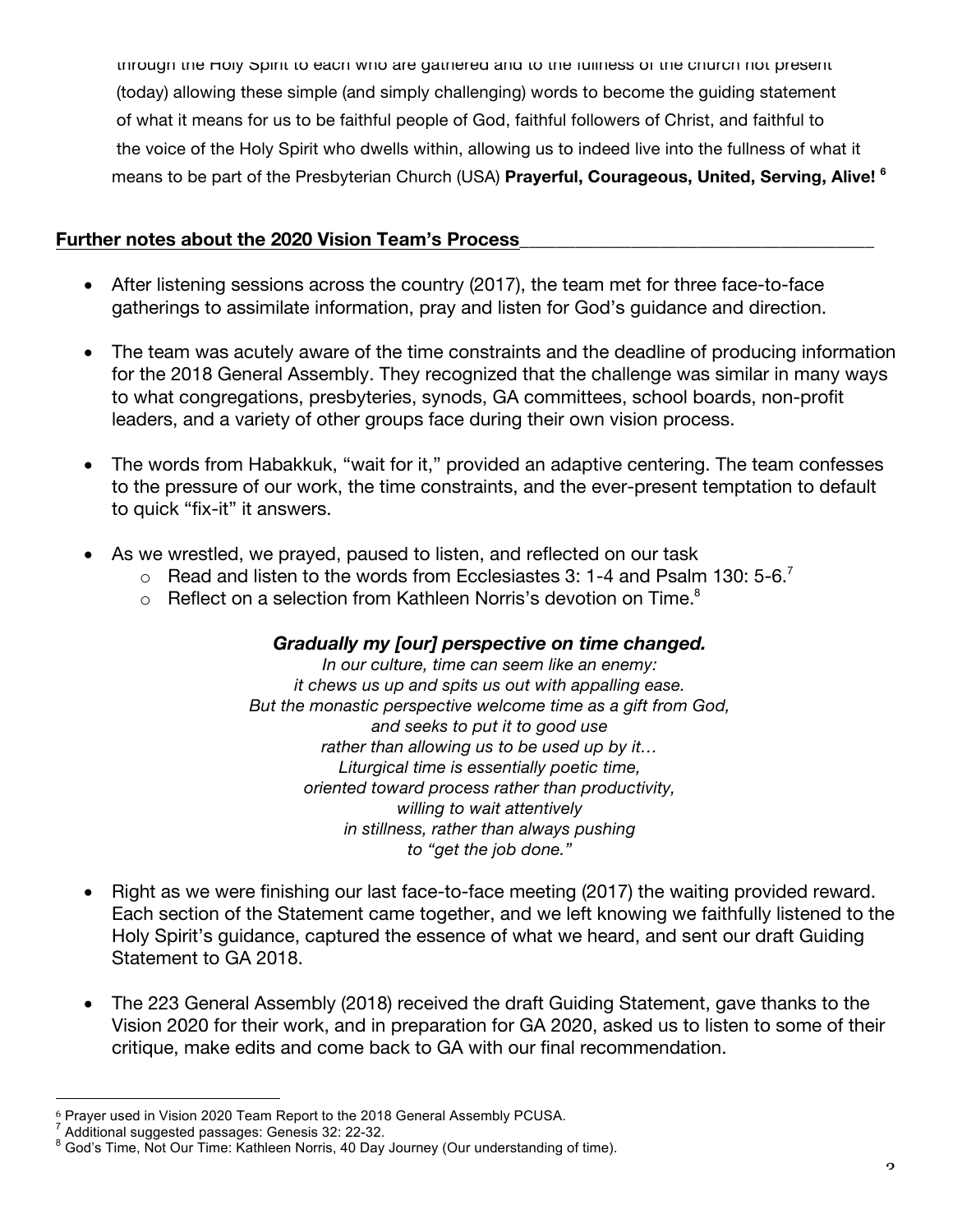### **Habakkuk 1 – 2: 3**

The oracle that the prophet Habakkuk saw. The Prophet's Complaint <sup>2</sup>O Lord, how long shall I cry for help, and you will not listen? Or cry to you "Violence!" and you will not save? <sup>3</sup> Why do you make me see wrongdoing and look at trouble? Destruction and violence are before me; strife and contention arise. <sup>4</sup> So the law becomes slack and justice never prevails. The wicked surround the righteous therefore judgment comes forth perverted. <sup>5</sup> Look at the nations, and see! Be astonished! Be astounded! For a work is being done in your days that you would not believe if you were told. <sup>12</sup> Are you not from of old, O Lord my God, my Holy One? You<sup>[b]</sup> shall not die.

**I** will stand at my watchpost, and station myself on the rampart; **I** will keep watch to see what he will say to **me,** and what he<sup>[a]</sup> will answer concerning my **complaint. <sup>2</sup> Then the Lord answered me and said: Write the vision; make it plain on tablets,** so that a runner may read it. <sup>3</sup> For there is still a vision for the appointed **time; it speaks of the end, and does not lie. If it seems to tarry, wait for it; it will surely come, it will not delay.** 

### **Luke 10:1-12**

After this the Lord appointed seventy<sup>[a]</sup> others and sent them on ahead of him in pairs to every town and place where he himself intended to go. <sup>2</sup>He said to them, "The harvest is plentiful, but the laborers are few; therefore, ask the Lord of the harvest to send out laborers into his harvest. <sup>3</sup> Go on your way. See, I am sending you out like lambs into the midst of wolves. <sup>4</sup> Carry no purse, no bag, no sandals; and greet no one on the road. <sup>5</sup> Whatever house you enter, first say, 'Peace to this house!' <sup>6</sup> And if anyone is there who shares in peace, your peace will rest on that person; but if not, it will return to you. <sup>7</sup> Remain in the same house, eating and drinking whatever they provide, for the laborer deserves to be paid. Do not move about from house to house. <sup>8</sup> Whenever you enter a town and its people welcome you, eat what is set before you; <sup>9</sup> cure the sick who are there, and say to them, 'The kingdom of God has come near to you.'<sup>[b] 10</sup> But whenever you enter a town and they do not welcome you, go out into its streets and say, <sup>11</sup> 'Even the dust of your town that clings to our feet, we wipe off in protest against you. Yet know this: the kingdom of God has come near.'